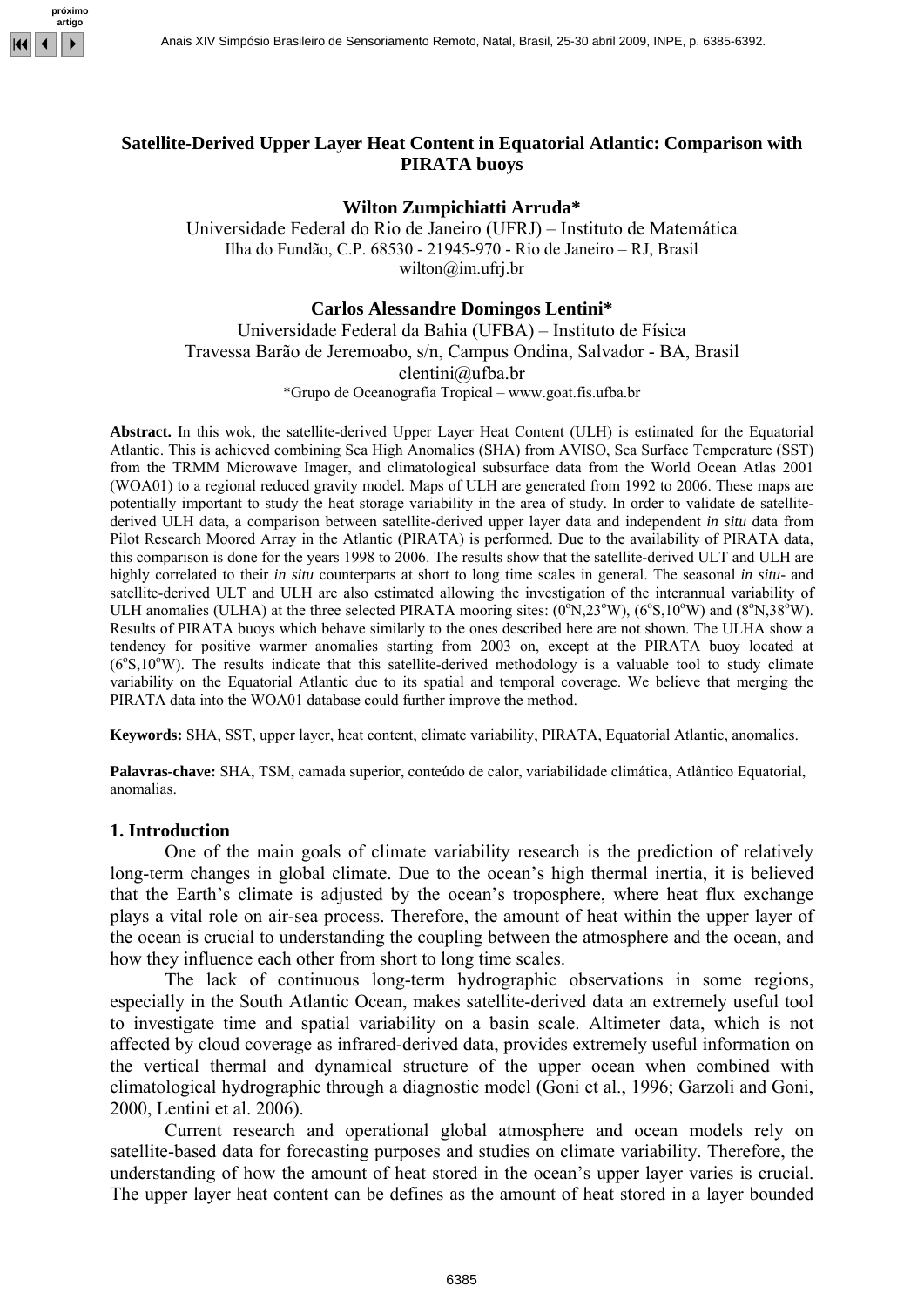below by an isotherm representative of the main thermocline. Assuming the dynamics of the upper layer of the ocean can be reproduced by a reduced gravity model, Arruda et al. (2005) calculated Upper Layer Heat Content (ULH) from climatological ocean data and satellitebased Sea High Anomaly (SHA) and Sea Surface Temperature (SST). The authors used this approach to investigate the physical terms that compose the ULH, its annual cycle, and the variability of its anomalies (hereafter ULHA) on the main dynamical regions in the South Atlantic.

The objective of this work is to compare the ULH with the one calculated directly from Pilot Research Moored Array in the Atlantic (PIRATA). This validation will allow the use of synthetic ULH data do study climate variability on the Equatorial Atlantic with high spatial and temporal resolution.

## **2. Data and Methods**

We assume that the upper ocean dynamics can be reproduced by a regional reduced gravity model. Based on previous observations (Meinen and McPhaden, 2000; Vauclair et al.,  $2004$ ) we take the  $20^{\circ}$ C isotherm as a good representative of the Equatorial and Tropical Atlantic thermocline. The SHA and climatological subsurface temperature and salinity data are combined in order to obtain an estimate of the depth of the  $20^{\circ}$ C isotherm (D<sub>20</sub>)

$$
D_{20}(x, y, t) = \overline{D_{20}}(x, y) + \frac{g}{g'(x, y)} \eta'(x, y, t),
$$
\n(1)

 $\overline{D_{20}}$  is the mean climatological depth of the 20<sup>o</sup>C isotherm, *g* is the gravity, *g*<sup> $\prime$ </sup> the mean climatological reduced gravity, and η´ is the altimetry-derived SHA. The ULH, which is divided by  $pC_p$  and referenced to 20 $^{\circ}$ C, is computed as

$$
ULH(x, y, t) = \int_{D_{20}}^{0} (T(x, y, z, t) - 20) dz = (ULT(x, y, t) - 20)D_{20}(x, y, t),
$$
 (2)

where  $T$  is the temperature ( $^{\circ}$ C) and the Upper Layer Temperature (ULT) is the mean temperature in the layer between the ocean surface and bounded below by the  $20^{\circ}$ C isotherm.

Maps of SHA from multimission altimeter data set, distributed by AVISO (Archiving Validation and Interpretation of Satellite Data in Oceanography), are used to retrieve the η' values. The AVISO SHA resolution is  $1/3^{\circ} \times 1/3^{\circ}$  on a Mercator grid with a spatial resolution of seven days and spanning from 1992 to 2006. We also use the Optimally Interpolated Sea Surface Temperature data (OISST) from the TRMM Microwave Imager (TMI), carried on NASA's Tropical Rainfall Measuring Mission (TRMM) satellite. TMI resolution is  $1/4^{\circ} \times 1/4^{\circ}$ from 1998 to 2006 with daily files. The climatological temperature and salinity data are derived from the high resolution  $(1/4^{\circ} \times 1/4^{\circ})$  World Ocean Atlas 2001 (WOA01) (Boyer et al., 2005).

Since subsurface temperature measurements with high space and time coverage are not available, the ULT in (2) is calculated by the following equation

$$
ULT(x, y, t) = \alpha_1(x, y) SST(x, y, t) + \alpha_0(x, y),
$$
\n(3)

where  $\alpha_0$  and  $\alpha_1$  are the regression coefficients obtained by a linear regression fit to all climatological SST and ULT values from WOA01 in a  $4^{\circ} \times 4^{\circ}$  box centered at  $(x, y)$ . SST $(x, y, z)$ *t*) is the sea surface temperature measured by the TMI sensor. In this way, the ULH is calculated according to the expression

$$
U LH(x, y, t) = (\alpha_1(x, y) SST(x, y, t) + \alpha_0(x, y) - 20)D_{20}(x, y, t).
$$
\n(4)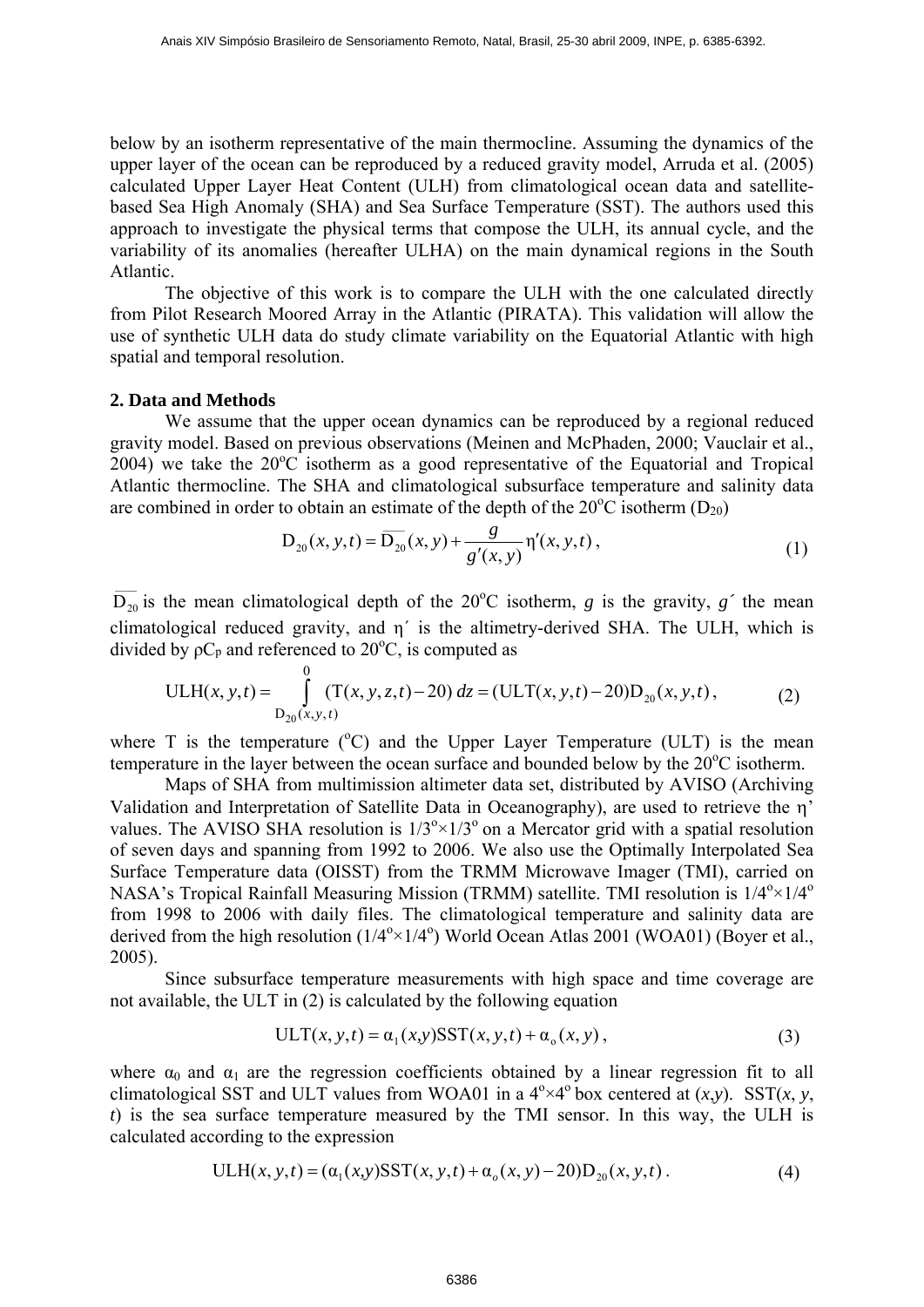Using (4) maps of ULH with the same spatial and temporal resolution of the altimetry data from 1992 to 2006 are generated. In order to assure the reliability of this dataset for climatic studies, we perform a comparison with *in situ* data obtained from the Pilot Research Moored Array in the Tropical Atlantic (PIRATA). The buoy locations are selected according to the availability of data covering wider periods of time and with minimum gaps of missing values. The chosen locations are displayed on **Fig.1** (dashed circles). Due to space limitation, we will show the results of only one equatorial buoy at  $(0^{\circ}N, 23^{\circ}W)$  (since the results for  $(0^{\circ}N, 35^{\circ}W)$ ) are similar), only one South Atlantic buoy  $(6^{\circ}S, 10^{\circ}W)$  (since the results for  $(10^{\circ}S, 10^{\circ}W)$  are similar), and one North Atlantic buoy  $(8^\circ N, 38^\circ W)$ .



Figure 1. PIRATA array map. The dotted circles indicate the buoy locations where the comparison with the satellite-derived ULH is performed.

# **3. Discussion**

**Figures 2-4** show the comparison between the satellite-derived (thick line)  $D_{20}$  (upper panels) and ULT (lower panels), to the PIRATA *in situ* data (thin line).

The equatorial buoy  $(0^{\circ}N, 23^{\circ}W)$  shows an excellent agreement between the estimated  $D_{20}$  and ULT and the observed ones.



Figure 2. PIRATA buoy location at  $(0^{\circ}N, 23^{\circ}W)$ . Comparison between the depth of the 20<sup>o</sup>C isotherm,  $D_{20}$ , estimated from (1) (thick line) and the depth of the  $20^{\circ}$ C isotherm derived from the *in situ* PIRATA data (thin line), (upper panel). Same as the  $D_{20}$  comparison, except this is for the ULT comparison (lower panel).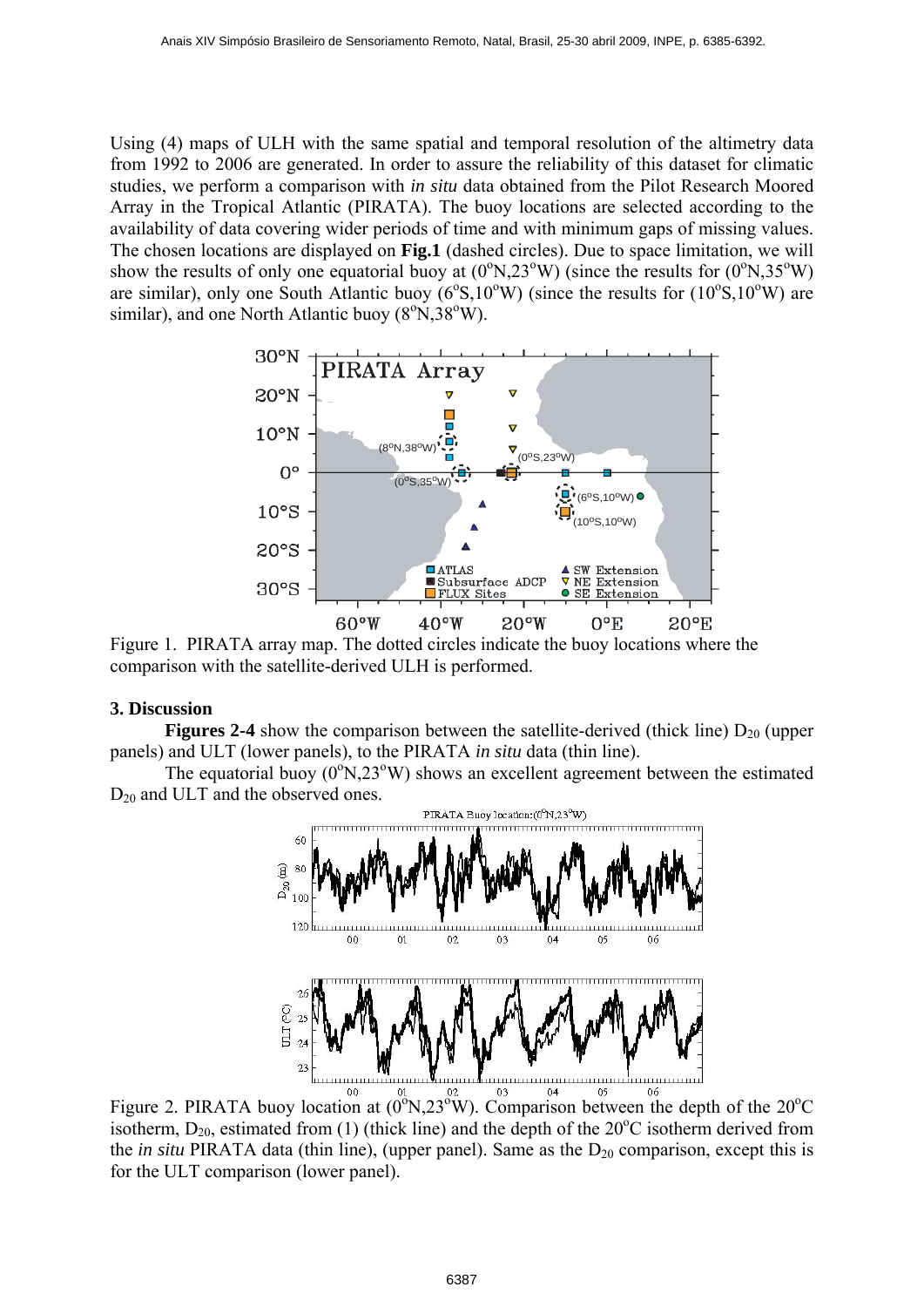At the ( $6^{\circ}S,10^{\circ}W$ ) location, the satellite-derived  $D_{20}$  is deeper than the observed  $D_{20}$  on the first half of each year from 1994 to 2004. From 2004 on, the satellite-derived  $D_{20}$  is shallower than the observed for the remaining years all year-round. At the same location, the estimated ULT is higher than the observed one during summer months.



At the northern hemisphere buoy ( $8^{\circ}N,38^{\circ}W$ ), the satellite derived  $D_{20}$  matches very well to the observations, except for the second half of the year between 2001 and 2004. Moreover, the estimated ULT is higher than the observed during summer months.



In order to find the reason why remote sensing estimated and in situ ULT differ, we will look carefully into the linear regression fit used in (3). **Fig. 6** displays the scatter plots of SST and ULT from the PIRATA data at the three moored buoys: (a)  $(0^{\circ}N,23^{\circ}W)$ , (b)  $(6^{\circ}S,10^{\circ}W)$ , and (c)  $(8^{\circ}N,38^{\circ}W)$ . On each plot, the linear regression fitted lines between SST and ULT from PIRATA data (red line) and from WOA01 (blue line) data in a  $4^{\circ} \times 4^{\circ}$  box centered at each buoy location is also added.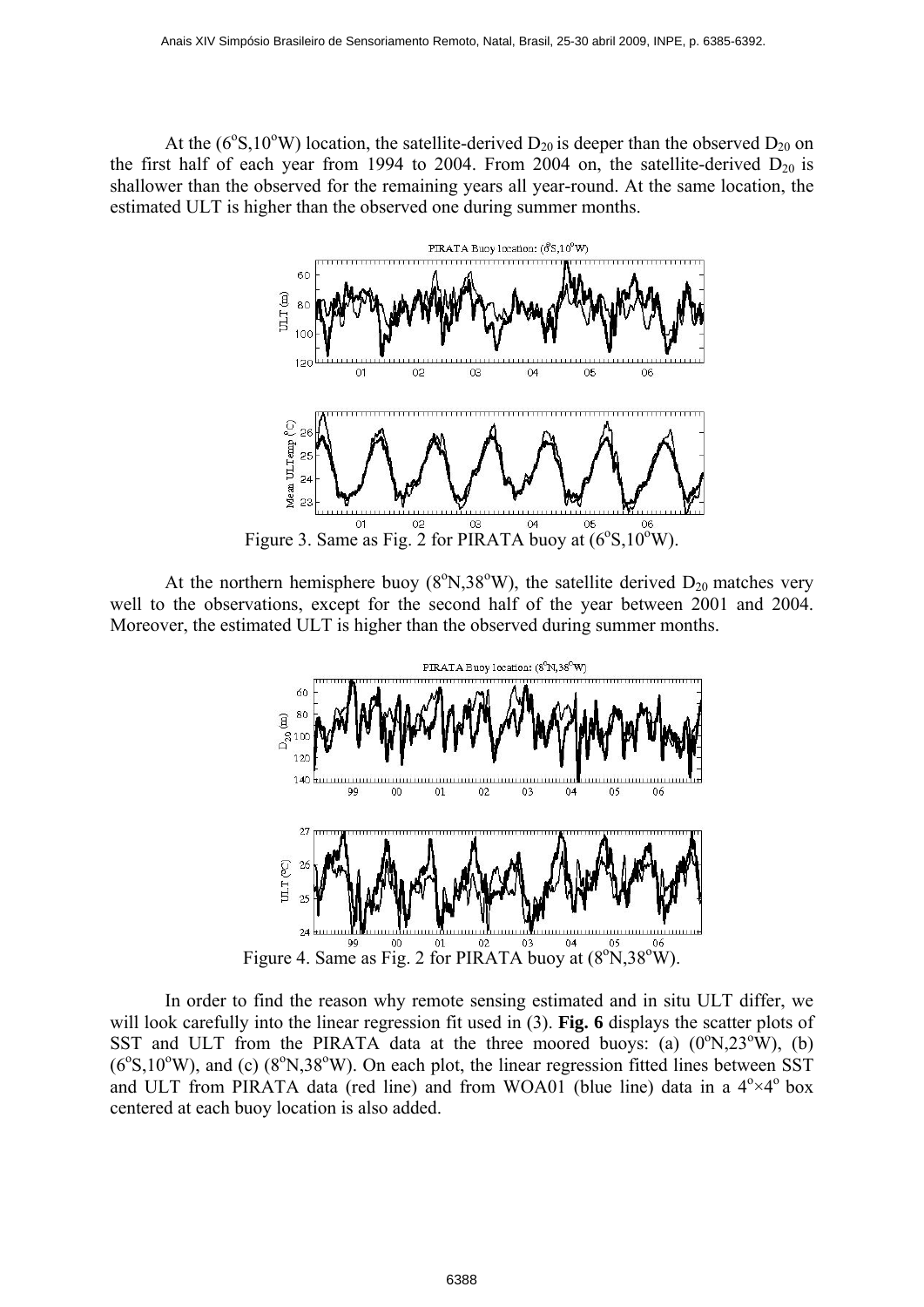

Figure 6. Scatter plot of SST against the mean upper layer averaged temperature from the PIRATA at the three following locations: (a)  $(0^{\circ}N,23^{\circ}W)$ ; (b)  $(6^{\circ}S,10^{\circ}W)$ ; (c)  $(8^{\circ}S,38^{\circ}W)$ . Solid lines are the linear regression fitted lines calculated for the PIRATA (red line) data at these three locations and for the WOA01 (blue line) data in  $4^{\circ} \times 4^{\circ}$  boxes centered at each PIRATA buoy location.

At the  $(0^{\circ}N, 23^{\circ}W)$  site (**Fig. 6a**), there is a very good linear relationship between SST and ULT ( $r^2$  = 0.87). Note that the slope of the regression fit derived from the WOA01 (blue line) data is bigger than the one derived from PIRATA (red line) data at this location. This means that (3) will always overestimate ULT with a larger error for higher SSTs, which causes the observed higher values for estimated ULT during summer months (**Fig. 2**).

At the  $(6^{\circ}S,10^{\circ}W)$  site (**Fig. 6b**), there is a higher linear relationship between SST and ULT  $(r^2 = 0.97)$ . By using the linear regression coefficients derived from WOA01 climatology (blue line) in (4) the ULT tends to be underestimated in summer with a smaller overestimation in winter (**Fig. 3**).

At the ( $8^\circ$ N,38°W) site (**Fig.6c**), the regression between SST and ULH is only  $r^2 = 0.7$ . Since the data is more scattered at this site, the estimated ULT from (3) tends to be significantly overestimated in summer and underestimated in winter (**Fig. 4**).

**Figs. 7(a)-9(a)** show the ULH estimated from (4) (solid line) and its respective seasonal (annual plus semi-annual) cycle (dashed line).

**Figs. 7(b)-9(b)** show the *in situ*-derived ULH at each buoy location (solid line) and its respective seasonal (annual plus semi-annual) cycle (dashed line). At the  $(0^{\circ}N, 23^{\circ}W)$  site, the satellite-derived ULH amplitude and its respective annual cycle match the *in situ*-derived ULH. On the other hand, the amplitude of the satellite-derived ULH is slightly higher than its *in situ* counterpart at the  $(6^{\circ}S,10^{\circ}W)$  position. This is probably due to the accumulated errors in the calculation of  $D_{20}$  and ULT at this location. At the (8°N,38°W) buoy, there is not a big difference in the amplitude, although there is a marked semi-annual component at the satellite-derived ULH.

**Figs. 7(c)-9(c)** show the Upper Layer Heat content Anomalies (ULHA), that is, the difference between the ULH and its seasonal cycle for satellite-derived (thick line) and *in situ* (thin line) estimates. It is remarkable that although at the  $(6^{\circ}S,10^{\circ}W)$  buoy there is a difference between the observed and *in situ* ULH amplitude of the seasonal cycle, the ULHA fall into the same amplitude range and show a very close variability pattern. The filtered ULHA for satellite-derived (thick line) and *in situ* (thin line) estimates are shown on **Figs. 7(d)-9(d)**.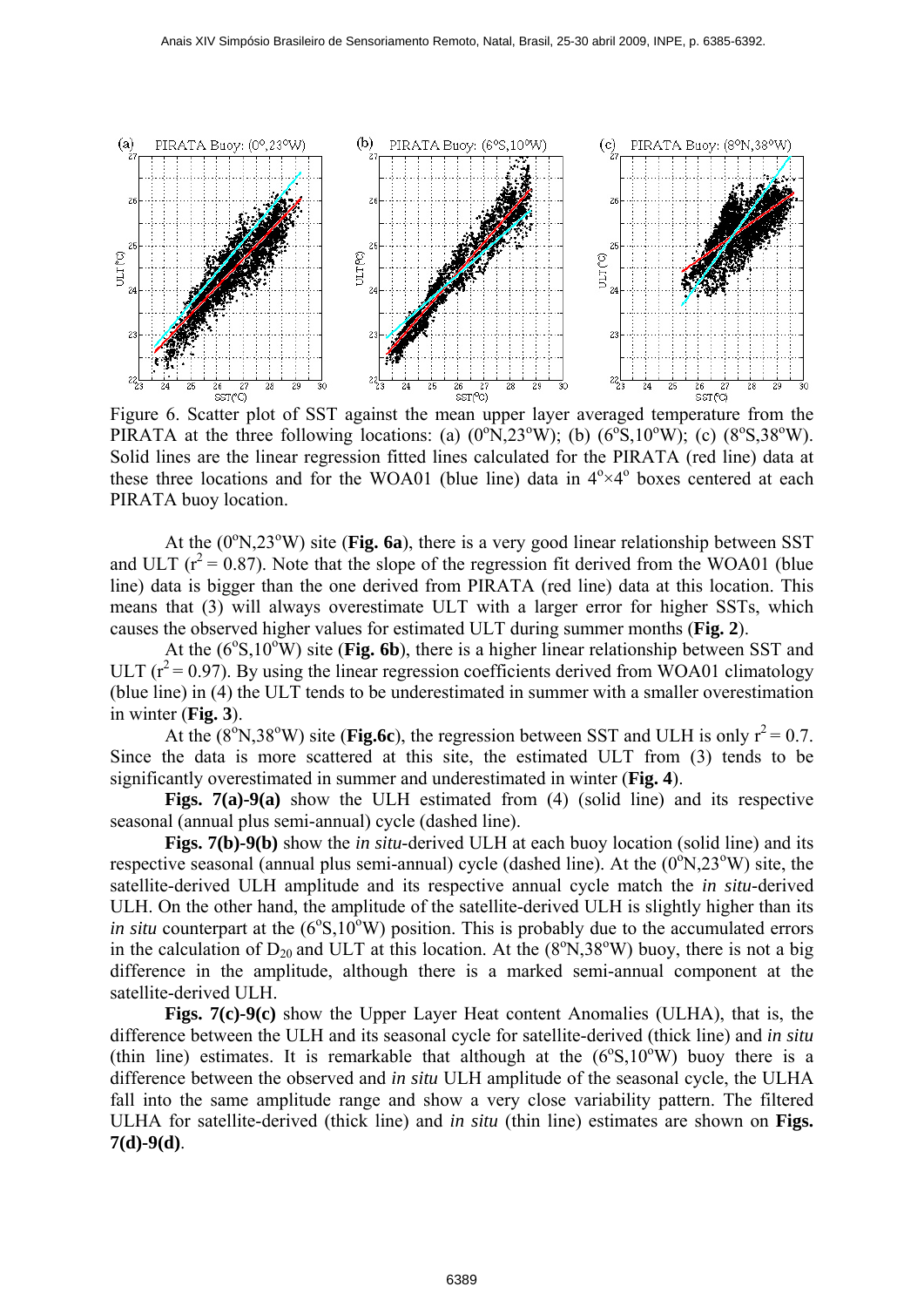

Figure 7. Panels (a-d) are for the PIRATA buoy location at  $(0^{\circ}N, 23^{\circ}W)$ . (a) the *in situ*-derived ULHC (solid line) estimated form (4) and its seasonal cycle (dashed line); (b) the satellitederived ULHC (solid line) calculated at this PIRATA buoy site and its seasonal cycle (dashed line); (c) comparison between the *in situ*-derived ULHA (thick line), which defined as the difference between ULH and its seasonal cycle in (a), and the satellite-derived ULHA (thin line), which is defined as the difference between ULH and its annual cycle in (b); (d) Same as (c) but low-pass filtered with a cut off frequency of 12 months.



Figure 8. Same as Fig. 7, except this is for the PIRATA buoy site at  $(6^{\circ}S, 10^{\circ}W)$ .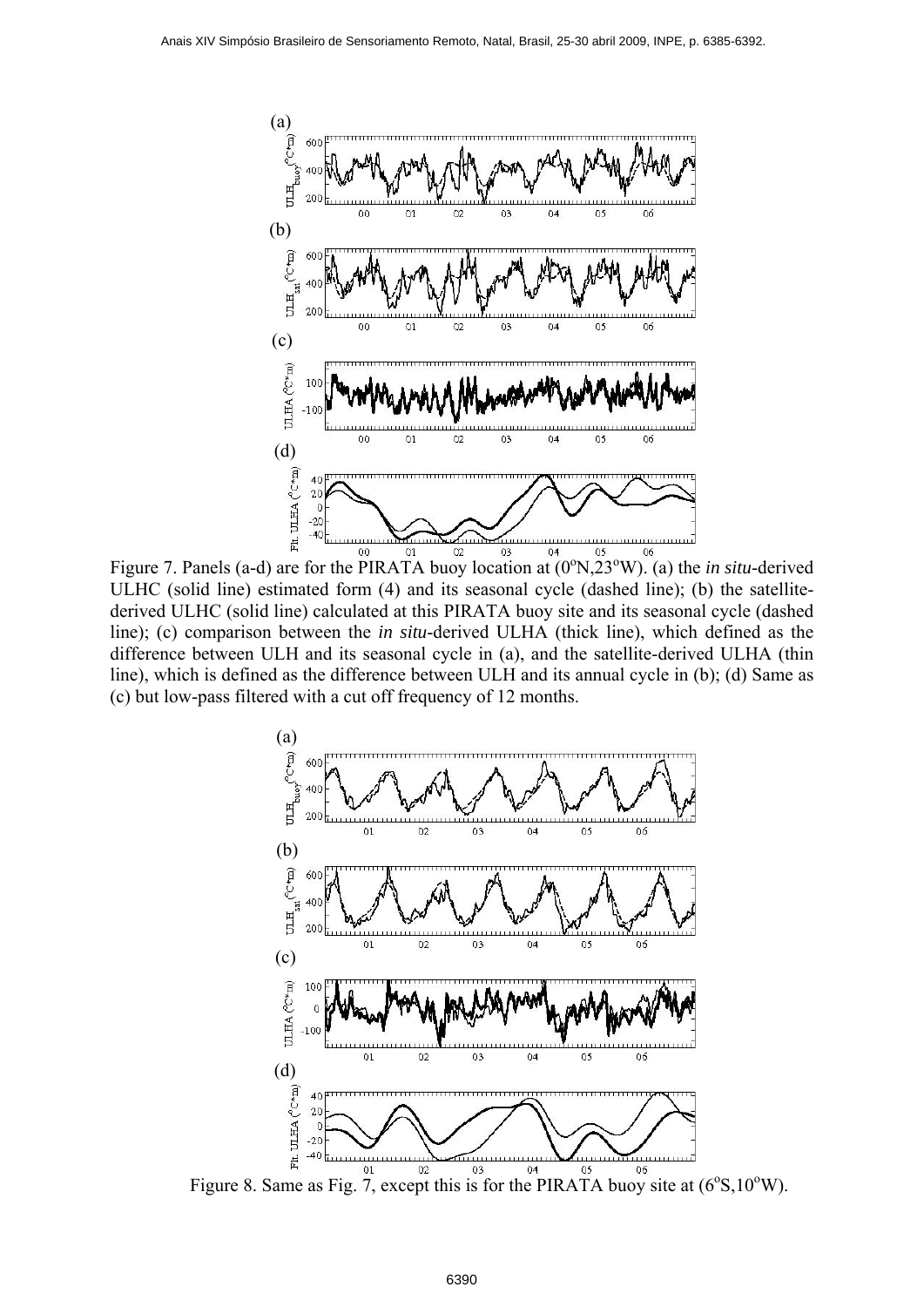

Figure 9. Same as Fig.7, except this is for the PIRATA buoy site at  $8^{\circ}N,38^{\circ}W$ .

Comparison among the filtered ULHA (**Figs. 7d, 8d and 9d**) indicate an upward trend starting since mid 1999 (Fig. 9d) and the end of 2000 (Fig. 7d) with a tendency for positive warmer ULHA from 2003 on, except at the PIRATA buoy located at  $(6^{\circ}S, 10^{\circ}W)$  in which the positive trend stars at middle 2004.

#### **4. Conclusions**

In this paper compare the Upper Layer Heat Content data derived from remote sensing with *in situ* data collected at three buoys of the PIRATA project. We show that although at the off-equatorial locations there is an error of the predicted ULH annual cycle the anomalies are highly correlated with the its *in situ* counterpart at long time scales. We observe that the ULH annual cycle discrepancies came from the use of WOA01 to estimate the regression coefficients in equations (3) and (4), which makes us believe that merging the PIRATA data at the WOA01 database could further improve the method.

Considering all the approximations implicitly described in equations (1), (3), and (4), we conclude that the derived ULHA fields are a valuable tool to study climate variability on the Equatorial Atlantic due to its spatial and temporal coverage of remote sensing data.

#### **Acknowledgements**

The altimeter products were produced by SSALTO/DUACS and distributed by AVISO (www.aviso.oceanobs.com), with support from CNES. Microwave OISST data are produced by Remote Sensing Systems and sponsored by National Oceanographic Partnership Program (NOPP), the NASA Earth Science Physical Oceanography Program, and the NASA REASoN DISCOVER Project. Data are available at www.remss.com. The authors also would like to thank the Brazilian Research and Technology Council (CNPq) for funding the BACANA and VARICONF Projects, grants #478398/2006-9 and #476472/2006-7, respectively.

## **5. References**

Arruda,W.Z.; Lentini, C.A.D.; Campos, E.J.D. The use of satellite derived upper layer heat content to study the climate variability in the South Atlantic. **Brazilian Journal of Cartography**, v. 57, n. 2, 87-92. 2005.